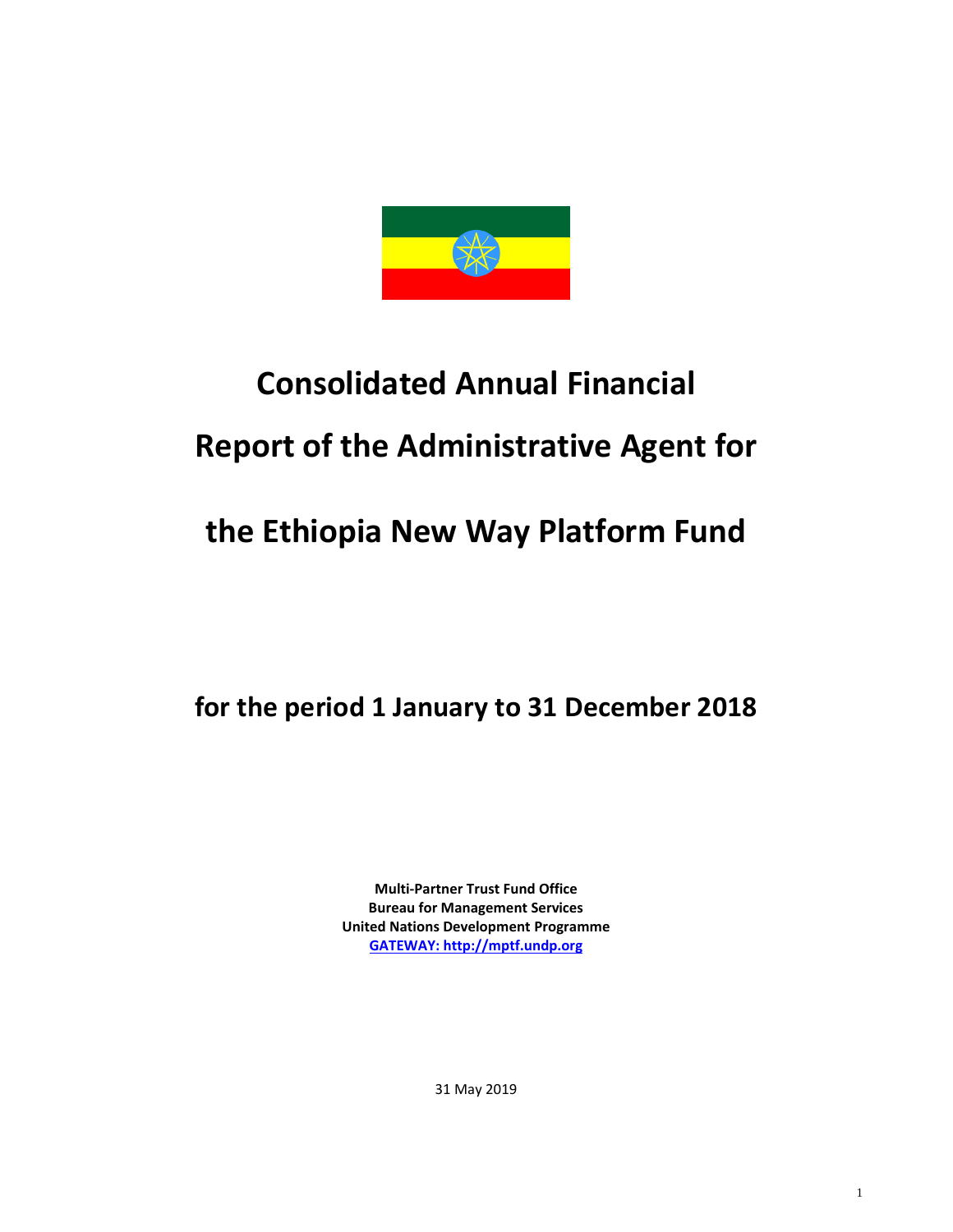#### **PARTICIPATING ORGANIZATIONS CONTRIBUTORS**



Food and Agriculture Organization (FAO)



United Nations Development Programme (UNDP)



Austrian Development Agency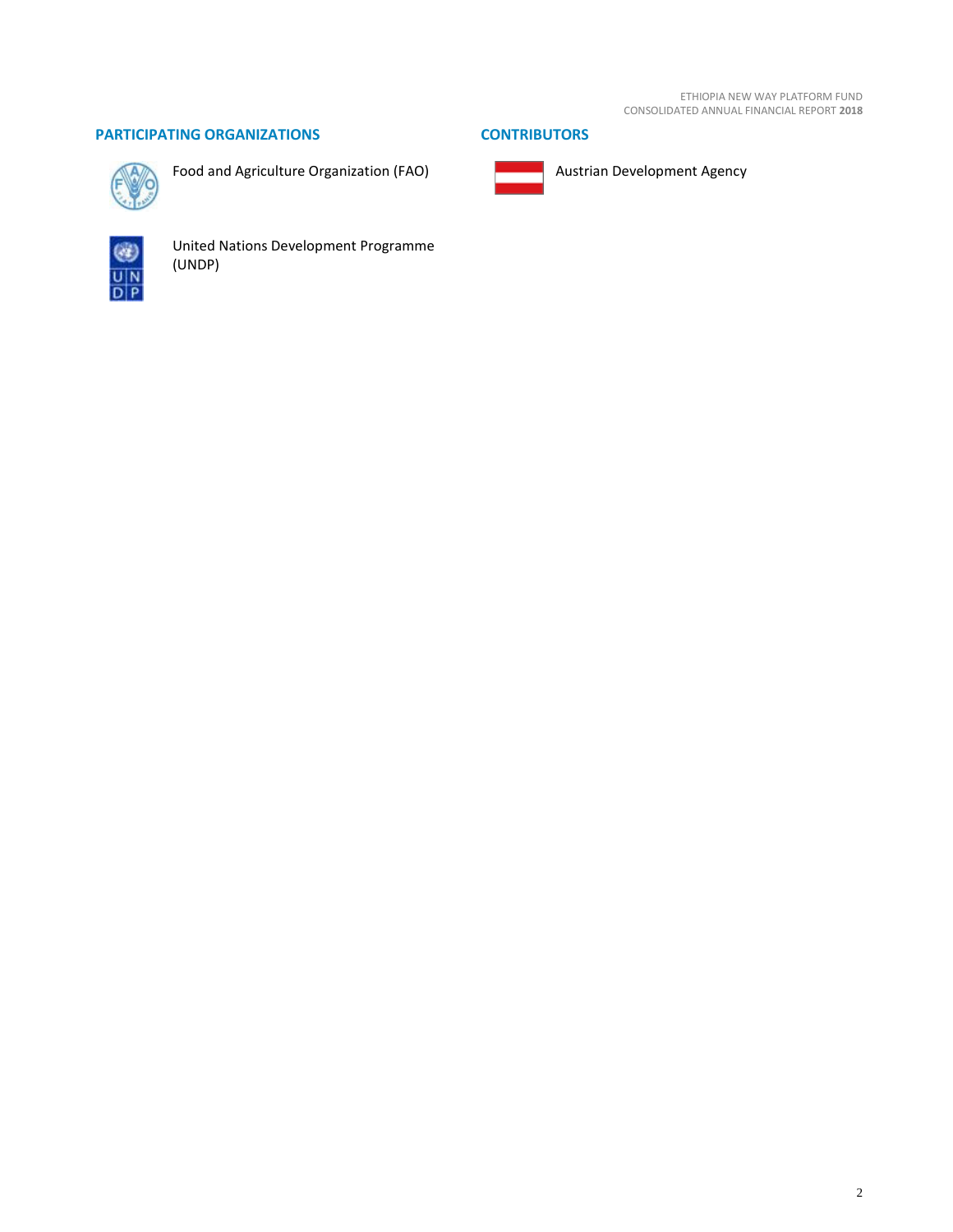#### **DEFINITIONS**

#### **Allocation**

Amount approved by the Steering Committee for a project/programme.

#### **Approved Project/Programme**

A project/programme including budget, etc., that is approved by the Steering Committee for fund allocation purposes.

#### **Contributor Commitment**

Amount(s) committed by a donor to a Fund in a signed Standard Administrative Arrangement with the UNDP Multi-Partner Trust Fund Office (MPTF Office), in its capacity as the Administrative Agent. A commitment may be paid or pending payment.

#### **Contributor Deposit**

Cash deposit received by the MPTF Office for the Fund from a contributor in accordance with a signed Standard Administrative Arrangement.

#### **Delivery Rate**

The percentage of funds that have been utilized, calculated by comparing expenditures reported by a Participating Organization against the 'net funded amount'.

#### **Indirect Support Costs**

A general cost that cannot be directly related to any particular programme or activity of the Participating Organizations. UNDG policy establishes a fixed indirect cost rate of 7% of programmable costs.

#### **Net Funded Amount**

Amount transferred to a Participating Organization less any refunds transferred back to the MPTF Office by a Participating Organization.

#### **Participating Organization**

A UN Organization or other inter-governmental Organization that is an implementing partner in a Fund, as represented by signing a Memorandum of Understanding (MOU) with the MPTF Office for a particular Fund.

#### **Project Expenditure**

The sum of expenses and/or expenditure reported by all Participating Organizations for a Fund irrespective of which basis of accounting each Participating Organization follows for donor reporting.

#### **Project Financial Closure**

A project or programme is considered financially closed when all financial obligations of an operationally completed project or programme have been settled, and no further financial charges may be incurred.

#### **Project Operational Closure**

A project or programme is considered operationally closed when all programmatic activities for which Participating Organization(s) received funding have been completed.

#### **Project Start Date**

Date of transfer of first instalment from the MPTF Office to the Participating Organization.

#### **Total Approved Budget**

This represents the cumulative amount of allocations approved by the Steering Committee.

#### **US Dollar Amount**

The financial data in the report is recorded in US Dollars and due to rounding off of numbers, the totals may not add up.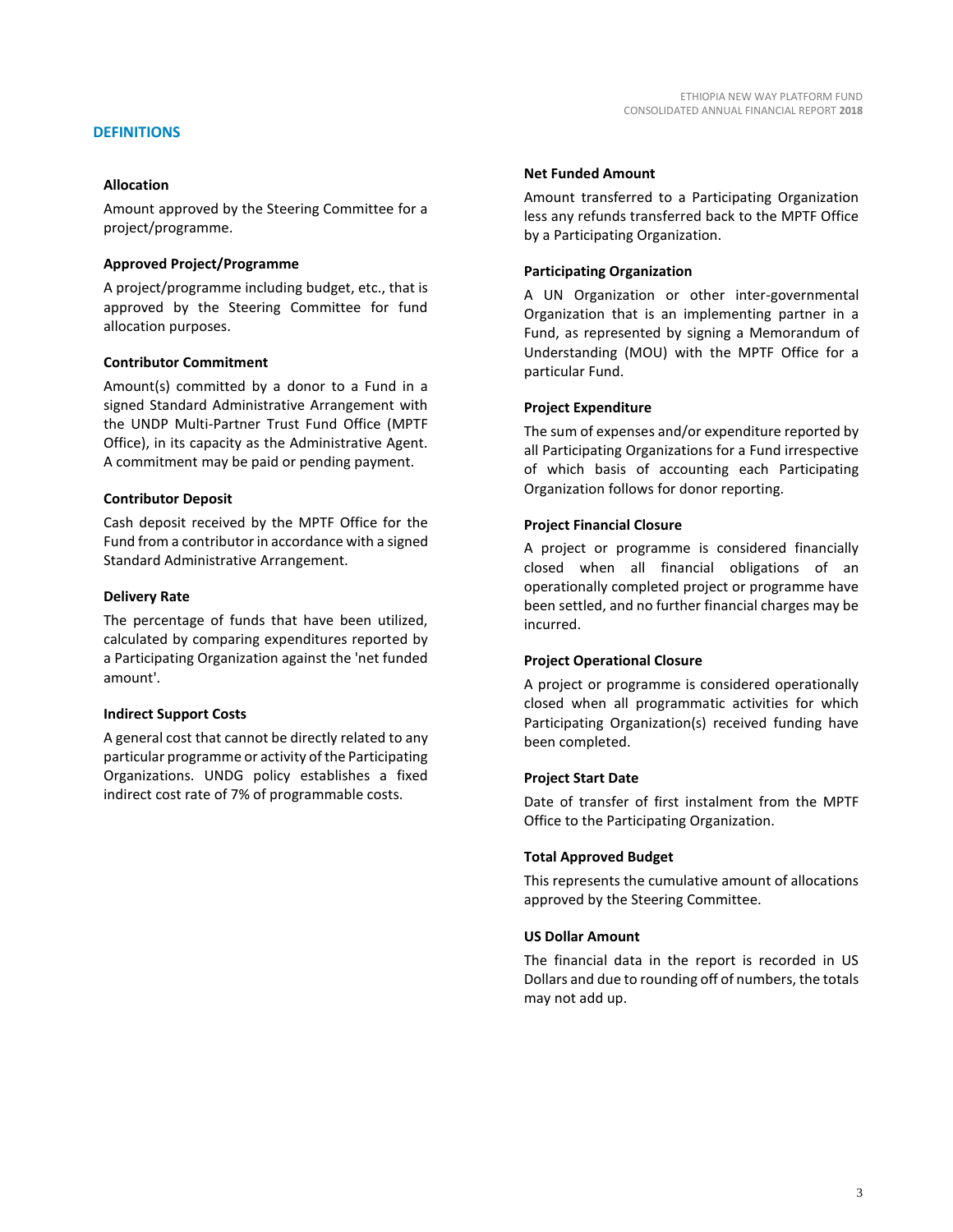#### **TABLE OF CONTENTS**

| $6\overline{6}$ |
|-----------------|
|                 |
|                 |
|                 |
| - 9             |
|                 |
|                 |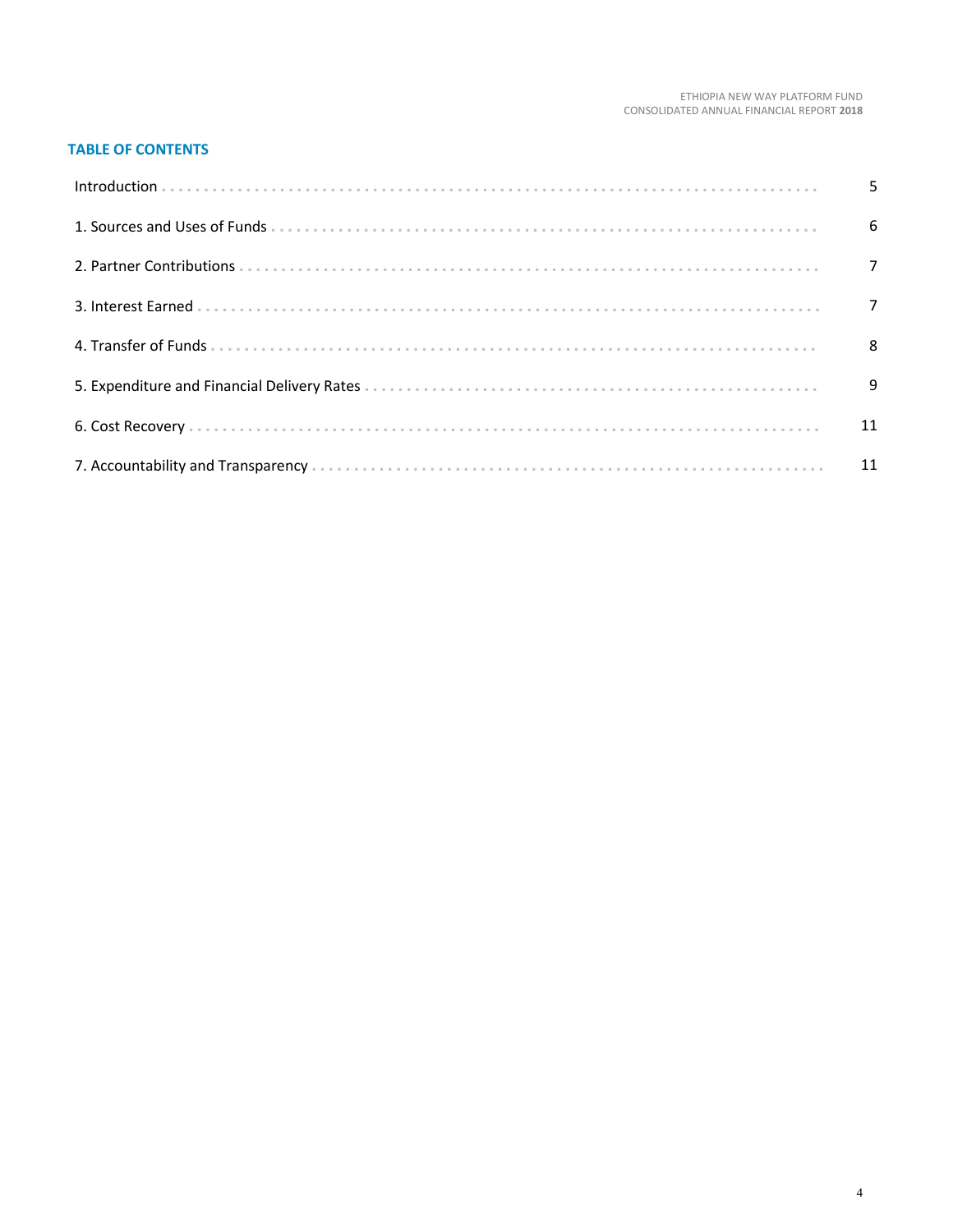#### **INTRODUCTION**

This Consolidated Annual Financial Report of the **Ethiopia New Way Platform Fund** is prepared by the United Nations Development Programme (UNDP) Multi-Partner Trust Fund Office (MPTF Office) in fulfillment of its obligations as Administrative Agent, as per the terms of Reference (TOR), the Memorandum of Understanding (MOU) signed between the UNDP MPTF Office and the Participating Organizations, and the Standard Administrative Arrangement (SAA) signed with contributors.

The MPTF Office, as Administrative Agent, is responsible for concluding an MOU with Participating Organizations and SAAs with contributors. It receives, administers and manages contributions, and disburses these funds to the Participating Organizations. The Administrative Agent prepares and submits annual consolidated financial reports, as well as regular financial statements, for transmission to contributors.

This consolidated financial report covers the period 1 January to 31 December **2018** and provides financial data on progress made in the implementation of projects of the **Ethiopia New Way Platform Fund**. It is posted on the MPTF Office GATEWAY [\(http://mptf.undp.org/factsheet/fund/ETH00\)](http://mptf.undp.org/factsheet/fund/ETH00).

The financial data in the report is recorded in US Dollars and due to rounding off of numbers, the totals may not add up.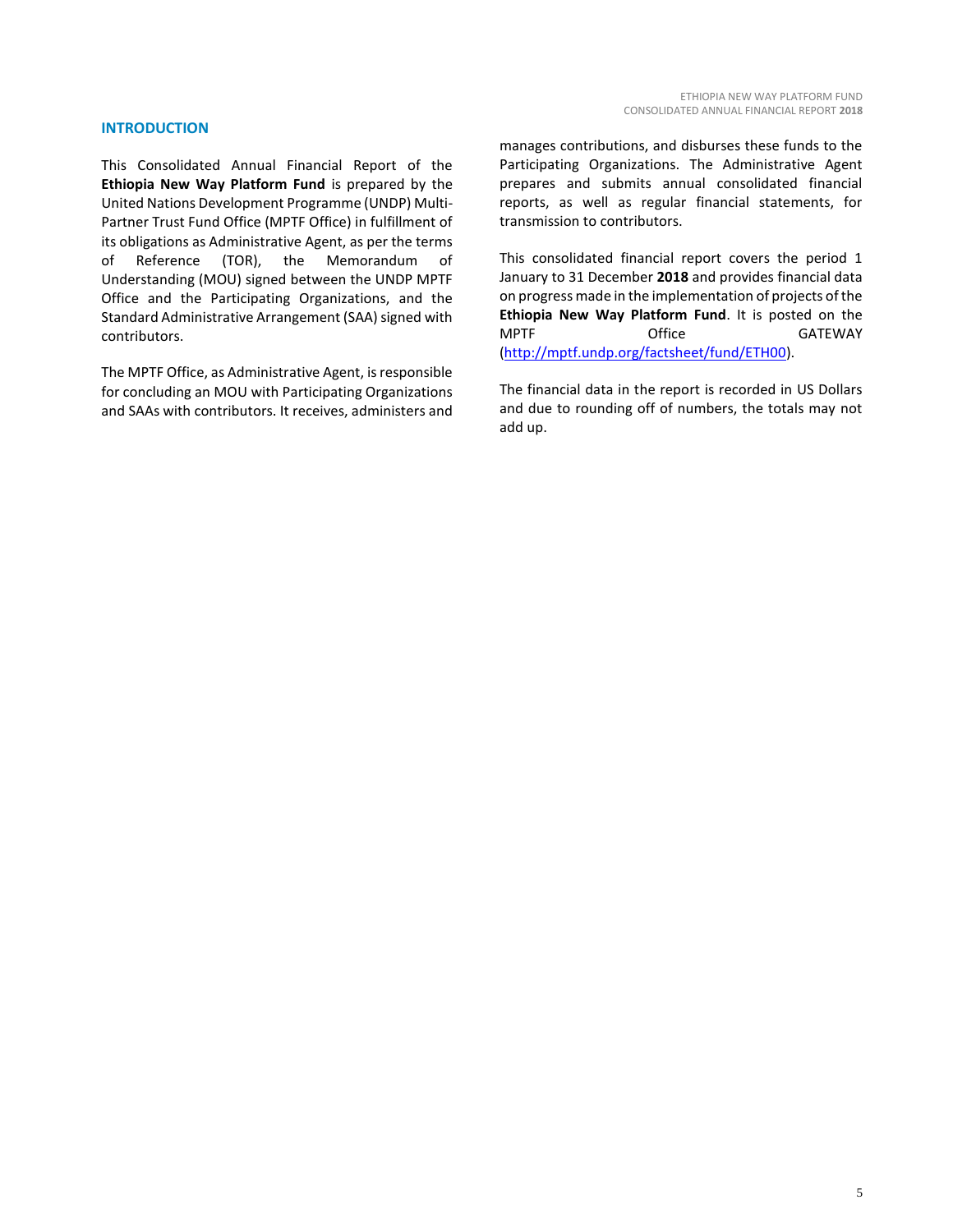#### **2018 FINANCIAL PERFORMANCE**

This chapter presents financial data and analysis of the **Ethiopia New Way Platform Fund** using the passthrough funding modality as of 31 December **2018**. Financial information for this Fund is also available on the MPTF Office GATEWAY, at the following address: [http://mptf.undp.org/factsheet/fund/ETH00.](http://mptf.undp.org/factsheet/fund/ETH00) 

#### **1. SOURCES AND USES OF FUNDS**

As of 31 December **2018**, **1** contributor deposited US\$ **1,788,000** in contributions and US\$ **5,781** was earned in interest.

The cumulative source of funds was US\$ **1,793,781** (see respectively, Tables 2 and 3).

Of this amount, US\$ **1,770,120** has been net funded to **2** Participating Organizations, of which US\$ **149,532** has been reported as expenditure. The Administrative Agent fee has been charged at the approved rate of 1% on deposits and amounts to US\$ **17,880**. Table 1 provides an overview of the overall sources, uses, and balance of the **Ethiopia New Way Platform Fund** as of 31 December 2018.

#### **Table 1. Financial Overview, as of 31 December 2018 (in US Dollars)**

|                                                                 | Annual 2017 | Annual 2018 | <b>Cumulative</b> |
|-----------------------------------------------------------------|-------------|-------------|-------------------|
| <b>Sources of Funds</b>                                         |             |             |                   |
| Contributions from donors                                       |             | 1,788,000   | 1,788,000         |
| Fund Earned Interest and Investment Income                      |             | 5,781       | 5,781             |
| Interest Income received from Participating Organizations       |             |             |                   |
| Refunds by Administrative Agent to Contributors                 |             |             |                   |
| Fund balance transferred to another MDTF                        |             |             |                   |
| Other Income                                                    |             |             |                   |
| <b>Total: Sources of Funds</b>                                  |             | 1,793,781   | 1,793,781         |
| <b>Use of Funds</b>                                             |             |             |                   |
| Transfers to Participating Organizations                        |             | 1,770,120   | 1,770,120         |
| Refunds received from Participating Organizations               |             |             |                   |
| <b>Net Funded Amount</b>                                        |             | 1,770,120   | 1,770,120         |
| <b>Administrative Agent Fees</b>                                |             | 17,880      | 17,880            |
| Direct Costs: (Steering Committee, Secretariatetc.)             |             |             |                   |
| <b>Bank Charges</b>                                             |             | 18          | 18                |
| <b>Other Expenditures</b>                                       |             |             |                   |
| <b>Total: Uses of Funds</b>                                     |             | 1,788,018   | 1,788,018         |
| Change in Fund cash balance with Administrative Agent           |             | 5,763       | 5,763             |
| Opening Fund balance (1 January)                                |             |             |                   |
| <b>Closing Fund balance (31 December)</b>                       |             | 5,763       | 5,763             |
| Net Funded Amount (Includes Direct Cost)                        |             | 1,770,120   | 1,770,120         |
| Participating Organizations' Expenditure (Includes Direct Cost) |             | 149,532     | 149,532           |
| <b>Balance of Funds with Participating Organizations</b>        |             |             | 1,620,588         |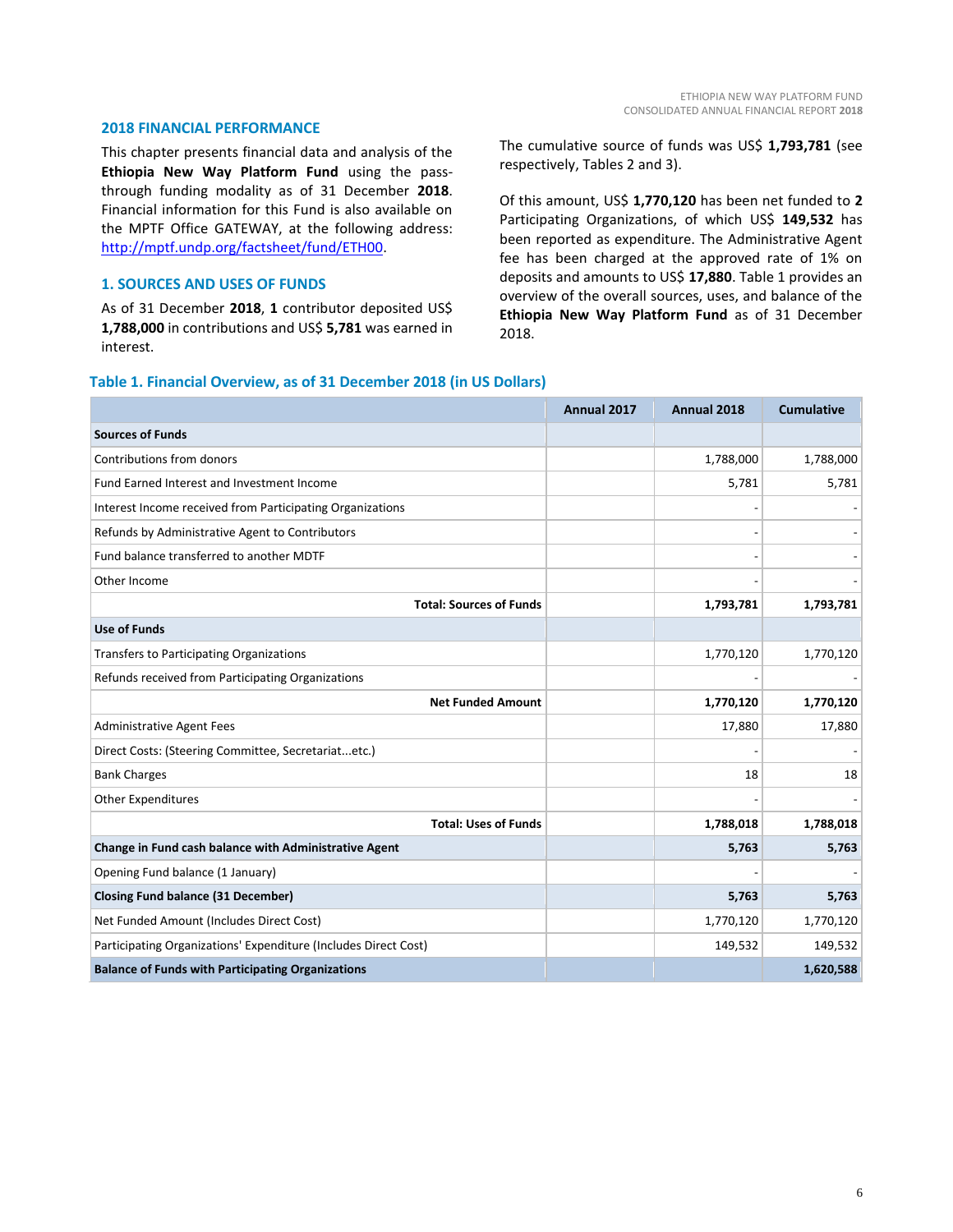#### **2. PARTNER CONTRIBUTIONS**

Table 2 provides information on cumulative contributions received from all contributors to this Fund as of 31 December **2018**.

The **Ethiopia New Way Platform Fund** is currently being financed by **1** contributor, as listed in the table below.

The table below includes commitments made up to 31 December **2018** through signed Standard Administrative Agreements, and deposits made through **2018**. It does not include commitments that were made to the fund beyond **2018**.

#### **Table 2. Contributors' Commitments and Deposits, as of 31 December 2018 (in US Dollars)**

| <b>Contributors</b>         | <b>Total Commitments</b> | <b>Prior Years</b><br>as of 31-Dec-2017 Deposits | <b>Current Year</b><br>Jan-Dec-2018 Deposits | <b>Total Deposits</b> |
|-----------------------------|--------------------------|--------------------------------------------------|----------------------------------------------|-----------------------|
| Austrian Development Agency | 1,788,000                |                                                  | 1,788,000                                    | 1,788,000             |
| <b>Grand Total</b>          | 1,788,000                |                                                  | 1,788,000                                    | 1,788,000             |

#### **3. INTEREST EARNED**

Interest income is earned in two ways: 1) on the balance of funds held by the Administrative Agent (Fund earned interest), and 2) on the balance of funds held by the Participating Organizations (Agency earned interest) where their Financial Regulations and Rules allow return of interest to the AA.

As of 31 December **2018**, Fund earned interest amounts to US\$ **5,781**.

Details are provided in the table below.

#### **Table 3. Sources of Interest and Investment Income, as of 31 December 2018 (in US Dollars)**

| <b>Interest Earned</b>                     | <b>Prior Years</b><br>as of 31-Dec-2017 | <b>Current Year</b><br>Jan-Dec-2018 | <b>Total</b> |
|--------------------------------------------|-----------------------------------------|-------------------------------------|--------------|
| <b>Administrative Agent</b>                |                                         |                                     |              |
| Fund Earned Interest and Investment Income |                                         | 5,781                               | 5,781        |
| <b>Total: Fund Earned Interest</b>         |                                         | 5,781                               | 5,781        |
| <b>Participating Organization</b>          |                                         |                                     |              |
| <b>Total: Agency earned interest</b>       |                                         | ۰                                   |              |
| <b>Grand Total</b>                         |                                         | 5,781                               | 5,781        |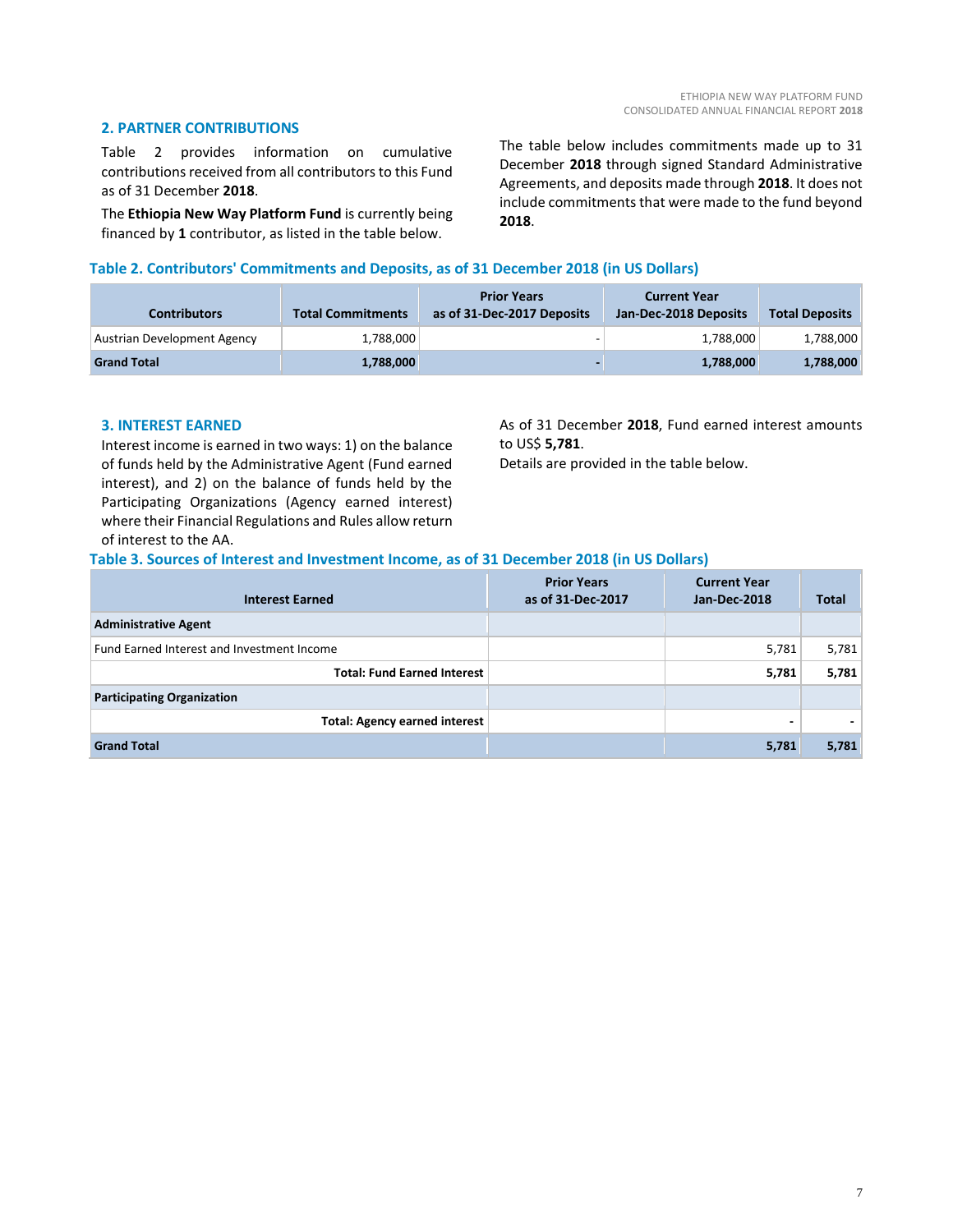#### **4. TRANSFER OF FUNDS**

Allocations to Participating Organizations are approved by the Steering Committee and disbursed by the Administrative Agent. As of 31 December **2018**, the AA has transferred US\$ **1,770,120** to **2** Participating Organizations (see list below).

#### **4.1 TRANSFER BY PARTICIPATING ORGANIZATION**

Table 4 provides additional information on the refunds received by the MPTF Office, and the net funded amount for each of the Participating Organizations.

### **Table 4. Transfer, Refund, and Net Funded Amount by Participating Organization, as of 31 December 2018 (in US Dollars)**

| Prior Years as of 31-Dec-2017<br><b>Participating</b> |                  |                | <b>Current Year Jan-Dec-2018</b> |                  |                |                   |                  |                |                   |
|-------------------------------------------------------|------------------|----------------|----------------------------------|------------------|----------------|-------------------|------------------|----------------|-------------------|
| <b>Organization</b>                                   | <b>Transfers</b> | <b>Refunds</b> | <b>Net Funded</b>                | <b>Transfers</b> | <b>Refunds</b> | <b>Net Funded</b> | <b>Transfers</b> | <b>Refunds</b> | <b>Net Funded</b> |
| <b>FAO</b>                                            |                  |                |                                  | 885,060          |                | 885.060           | 885.060          |                | 885,060           |
| <b>UNDP</b>                                           |                  |                |                                  | 885,060          |                | 885.060           | 885.060          |                | 885,060           |
| <b>Grand Total</b>                                    |                  |                |                                  | 1,770,120        |                | 1,770,120         | 1,770,120        |                | 1,770,120         |

#### **Figure 2: Transfers amount by Participating Organization for the period of 1 January to 31 December 2018**

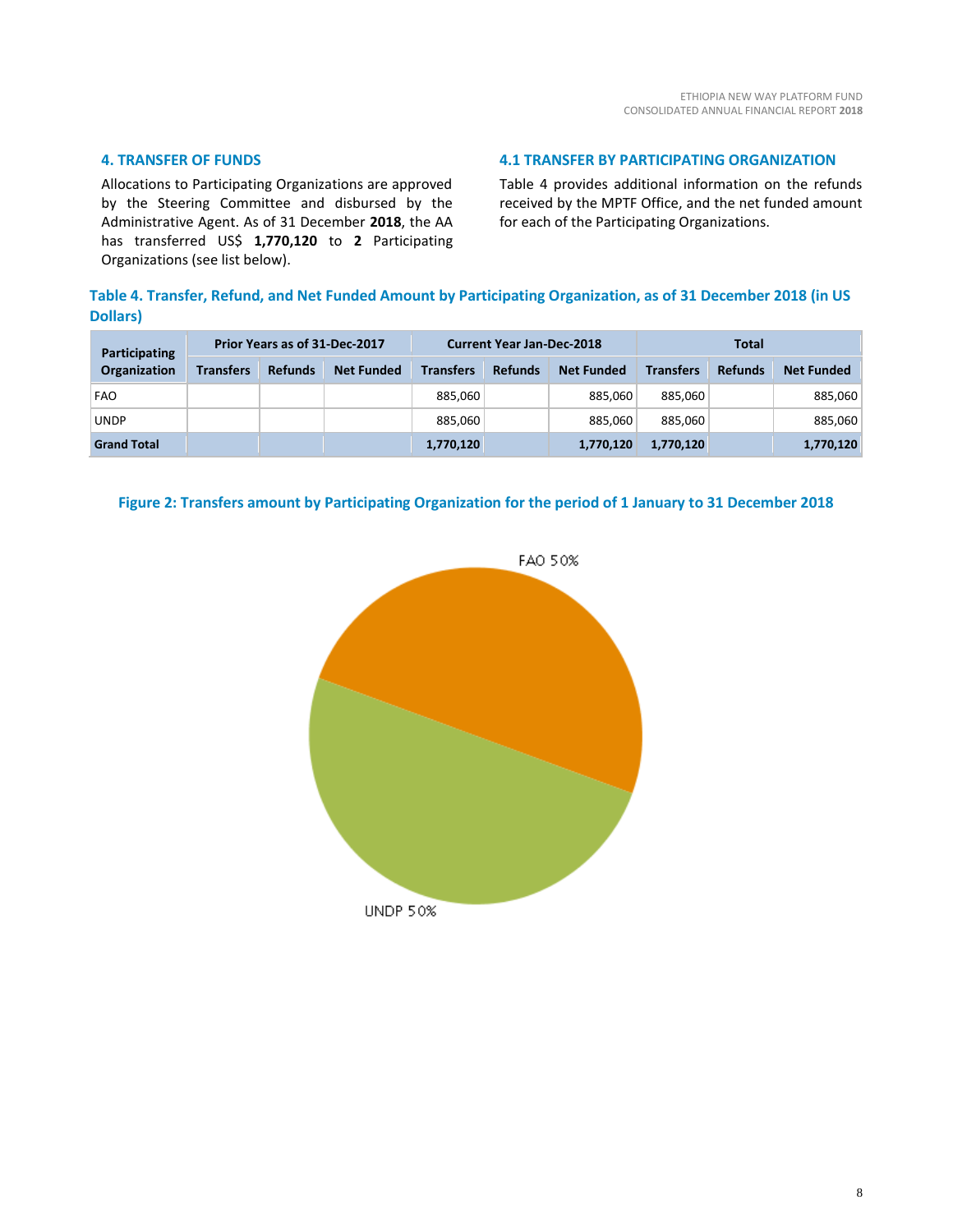ETHIOPIA NEW WAY PLATFORM FUND CONSOLIDATED ANNUAL FINANCIAL REPORT **2018**

#### **5. EXPENDITURE AND FINANCIAL DELIVERY RATES**

All final expenditures reported for the year **2018** were submitted by the Headquarters of the Participating Organizations. These were consolidated by the MPTF Office.

Project expenditures are incurred and monitored by each Participating Organization, and are reported as per the agreed upon categories for inter-agency harmonized reporting. The reported expenditures were submitted via the MPTF Office's online expenditure reporting tool. The **2018** expenditure data has been posted on the MPTF Office GATEWAY at [http://mptf.undp.org/factsheet/fund/ETH00.](http://mptf.undp.org/factsheet/fund/ETH00) 

#### **5.1 EXPENDITURE REPORTED BY PARTICIPATING ORGANIZATION**

In **2018**, US\$ **1,770,120** was net funded to Participating Organizations, and US\$ **149,532** was reported in expenditure.

As shown in table below, the cumulative net funded amount is US\$ **1,770,120** and cumulative expenditures reported by the Participating Organizations amount to US\$ **149,532**. This equates to an overall Fund expenditure delivery rate of **8** percent.

#### **Table 5.1 Net Funded Amount, Reported Expenditure, and Financial Delivery by Participating Organization, as of 31 December 2018 (in US Dollars)**

|                               |                           |                             | <b>Expenditure</b>                      |                                     |                   |                           |
|-------------------------------|---------------------------|-----------------------------|-----------------------------------------|-------------------------------------|-------------------|---------------------------|
| Participating<br>Organization | Approved<br><b>Amount</b> | <b>Net Funded</b><br>Amount | <b>Prior Years</b><br>as of 31-Dec-2017 | <b>Current Year</b><br>Jan-Dec-2018 | <b>Cumulative</b> | <b>Delivery Rate</b><br>% |
| <b>FAO</b>                    | 885,060                   | 885,060                     |                                         | 25,745                              | 25,745            | 2.91                      |
| <b>UNDP</b>                   | 885,060                   | 885,060                     |                                         | 123,787                             | 123.787           | 13.99                     |
| <b>Grand Total</b>            | 1,770,120                 | 1,770,120                   |                                         | 149,532                             | 149,532           | 8.45                      |

#### **5.2 EXPENDITURE BY PROJECT**

Table 5 displays the net funded amounts, expenditures reported and the financial delivery rates by Participating Organization.

#### **Table 5.2 Expenditure by Project within Country, as of 31 December 2018 (in US Dollars)**

|                       | <b>Country / Project No.and Project Title</b> | Participating<br><b>Organization</b> | Approved<br><b>Amount</b> | <b>Net Funded</b><br>Amount | <b>Expenditure</b> | <b>Delivery Rate</b><br>% |
|-----------------------|-----------------------------------------------|--------------------------------------|---------------------------|-----------------------------|--------------------|---------------------------|
| Ethiopia              |                                               |                                      |                           |                             |                    |                           |
| 00111261              | JP SUPPORT LIVELIHOODS                        | <b>FAO</b>                           | 885,060                   | 885,060                     | 25,745             | 2.91                      |
| 00111261              | JP SUPPORT LIVELIHOODS                        | <b>UNDP</b>                          | 885.060                   | 885,060                     | 123,787            | 13.99                     |
| <b>Ethiopia Total</b> |                                               |                                      | 1,770,120                 | 1,770,120                   | 149,532            | 8.45                      |
| <b>Grand Total</b>    |                                               |                                      | 1,770,120                 | 1,770,120                   | 149,532            | 8.45                      |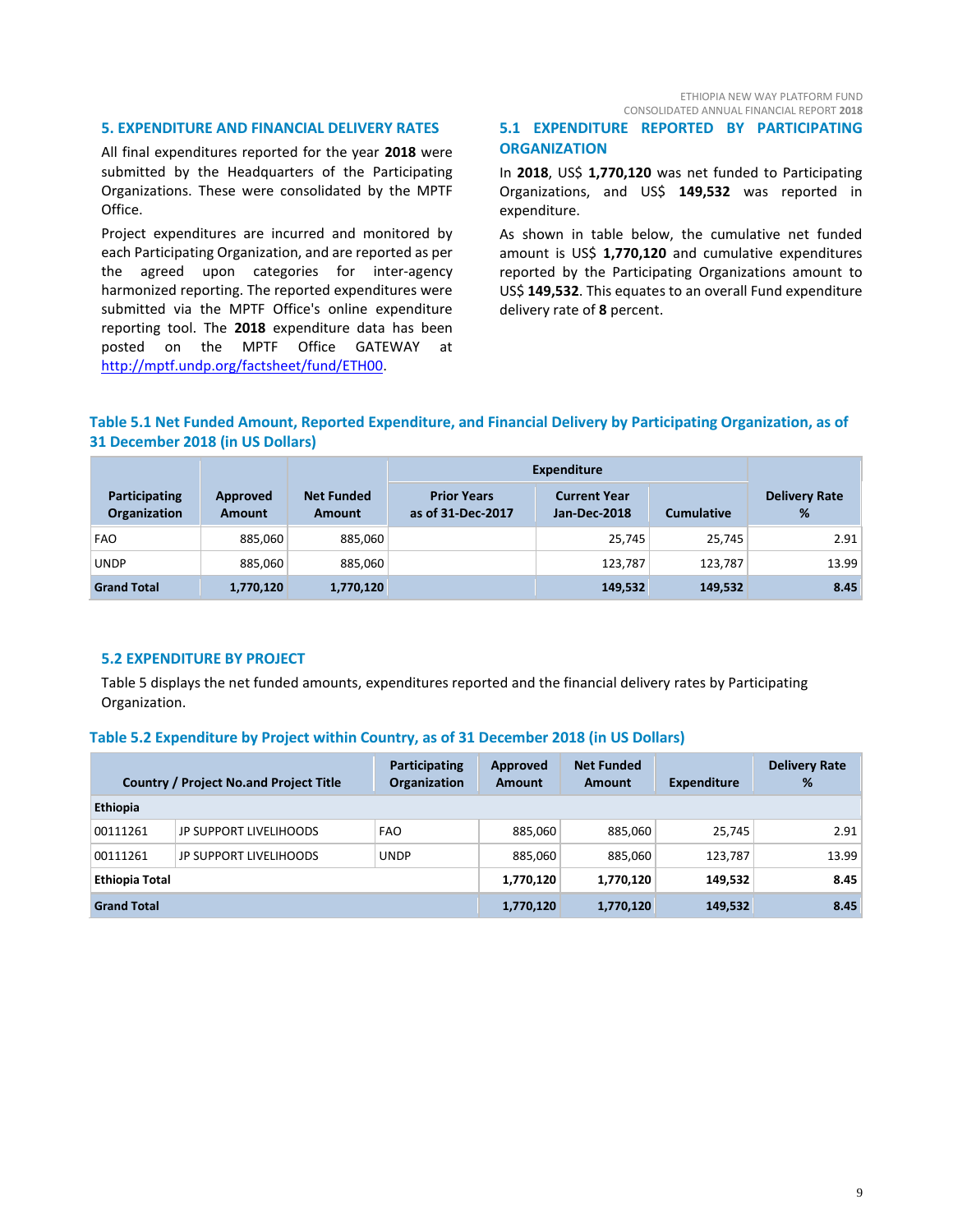#### **5.3 EXPENDITURE REPORTED BY CATEGORY**

Effective 1 January 2012, the UN Chief Executive Board (CEB), as a result of IPSAS adoption, comprised the expenditure categories into eight categories. All expenditure are reported in the eight categories listed below. Table 5.4 displays the expenditure per Category.

#### **2012 CEB Expense Categories**

- 1. Staff and personnel costs
- 2. Supplies, commodities and materials
- 3. Equipment, vehicles, furniture and depreciation
- 4. Contractual services
- 5. Travel
- 6. Transfers and grants
- 7. General operating expenses
- 8. Indirect costs

 $\overline{\phantom{a}}$  , and the set of the set of the set of the set of the set of the set of the set of the set of the set of the set of the set of the set of the set of the set of the set of the set of the set of the set of the s

#### **Table 5.3 Expenditure by UNDG Budget Category, as of 31 December 2018 (in US Dollars)**

|                                           | <b>Expenditure</b>                      |                                     |         |                                                     |
|-------------------------------------------|-----------------------------------------|-------------------------------------|---------|-----------------------------------------------------|
| Category                                  | <b>Prior Years</b><br>as of 31-Dec-2017 | <b>Current Year</b><br>Jan-Dec-2018 | Total   | <b>Percentage of Total</b><br><b>Programme Cost</b> |
| Staff & Personnel Cost (New)              |                                         | 59,711                              | 59,711  | 43.05                                               |
| Suppl, Comm, Materials (New)              |                                         |                                     |         |                                                     |
| Equip, Veh, Furn, Depn (New)              |                                         | 18,726                              | 18,726  | 13.50                                               |
| Contractual Services (New)                |                                         | 35,483                              | 35,483  | 25.58                                               |
| Travel (New)                              |                                         | 6,987                               | 6,987   | 5.04                                                |
| Transfers and Grants (New)                |                                         |                                     |         |                                                     |
| <b>General Operating (New)</b>            | $\overline{\phantom{a}}$                | 17,785                              | 17,785  | 12.82                                               |
| <b>Programme Costs Total</b>              |                                         | 138,692                             | 138,692 | 100.00                                              |
| <sup>1</sup> Indirect Support Costs Total |                                         | 10,840                              | 10,840  | 7.82                                                |
| <b>Total</b>                              |                                         | 149,532                             | 149,532 |                                                     |

**1 Indirect Support Costs** charged by Participating Organization, based on their financial regulations, can be deducted upfront or at a later stage during implementation. The percentage may therefore appear to exceed the 7% agreed-upon for on-going projects. Once projects are financially closed, this number is not to exceed 7%.